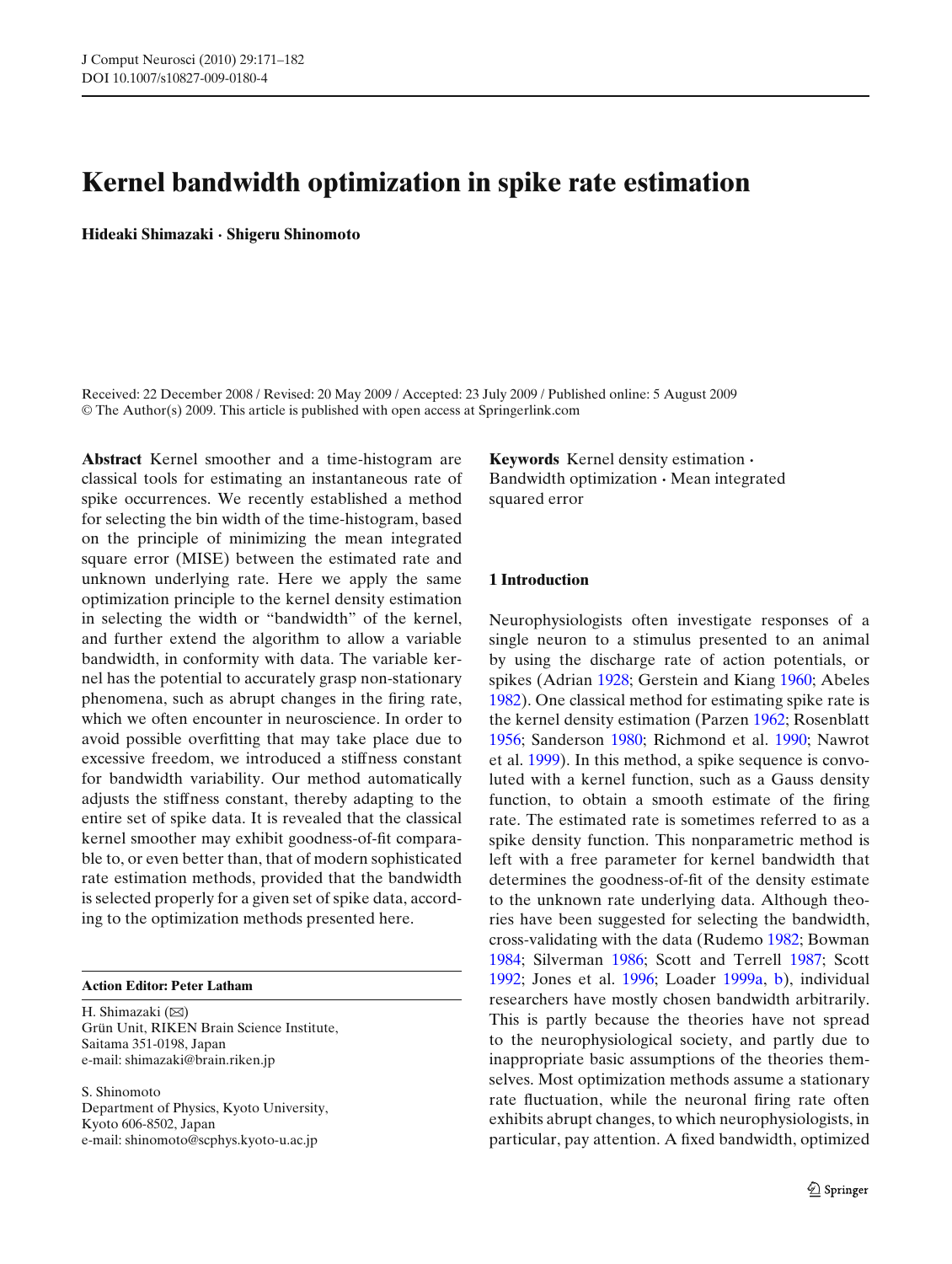<span id="page-1-0"></span>using a stationary assumption, is too wide to extract the details of sharp activation, while in the silent period, the fixed bandwidth would be too narrow and may cause spurious undulation in the estimated rate. It is therefore desirable to allow a variable bandwidth, in conformity with data.

The idea of optimizing bandwidth at every instant was proposed by Loftsgaarden and Quesenberr[y](#page-10-0) [\(1965\)](#page-10-0). However, in contrast to the progress in methods that vary bandwidths at sample points only (Abramso[n](#page-10-0) [1982](#page-10-0); Breiman et al[.](#page-10-0) [1977;](#page-10-0) Sain and Scot[t](#page-11-0) [1996;](#page-11-0) Sai[n](#page-11-0) [2002](#page-11-0); Brewe[r](#page-10-0) [2004](#page-10-0)), the local optimization of bandwidth at every instant turned out to be difficult because of its excessive freedom (Scot[t](#page-11-0) [1992](#page-11-0); Devroye and Lugos[i](#page-10-0) [2000;](#page-10-0) Sain and Scot[t](#page-11-0) [2002\)](#page-11-0). In earlier studies, Hall & Schucany used the cross-validation of Rudemo and Bowman, within local intervals (Hall and Schucan[y](#page-10-0) [1989](#page-10-0)), yet the interval length was left free. Fan et al. applied cross-validation to locally optimized bandwidth (Fan et al[.](#page-10-0) [1996\)](#page-10-0), and yet the smoothness of the variable bandwidth was chosen manually.

In this study, we first revisit the fixed kernel method, and derive a simple formula to select the bandwidth of the kernel density estimation, similar to the previous method for selecting the bin width of a peristimulus time histogram (See Shimazaki and Shinomot[o](#page-11-0) [2007\)](#page-11-0). Next, we introduce the variable bandwidth into the kernel method and derive an algorithm for determining the bandwidth locally in time. The method automatically adjusts the flexibility, or the stiffness, of the variable bandwidth. The performance of our fixed and variable kernel methods are compared with established density estimation methods, in terms of the goodness-offit to underlying rates that vary either continuously or discontinuously. We also apply our kernel methods to the biological data, and examine their ability by crossvalidating with data.

Though our methods are based on the classical kernel method, their performances are comparable to various sophisticated rate estimation methods. Because of the classics, they are rather convenient for users: the methods simply suggest bandwidth for the standard kernel density estimation.

# **2 Methods**

#### 2.1 Kernel smoothing

In neurophysiological experiments, neuronal response is examined by repeatedly applying identical stimuli.

The recorded spike trains are aligned at the onset of stimuli, and superimposed to form a *raw density*, as

$$
x_t = \frac{1}{n} \sum_{i=1}^{N} \delta(t - t_i),
$$
\n(1)

where *n* is the number of repeated trials. Here, each spike is regarded as a point event that occurs at an instant of time  $t_i$   $(i = 1, 2, \dots, N)$  and is represented by the Dirac delta function  $\delta(t)$ . The kernel density estimate is obtained by convoluting a kernel  $k(s)$  to the raw density  $x_t$ ,

$$
\hat{\lambda}_t = \int x_{t-s} k(s) \, ds. \tag{2}
$$

Throughout this study, the integral  $\int$  that does not specify bounds refers to  $\int_{-\infty}^{\infty}$ . The kernel function satisfies the normalization condition,  $\int k(s) ds = 1$ , a zero first moment,  $\int s k(s) ds = 0$ , and has a finite bandwidth,  $w^2 = \int s^2k(s) ds < \infty$ . A frequently used kernel is the Gauss density function,

$$
k_w(s) = \frac{1}{\sqrt{2\pi}w} \exp\left(-\frac{s^2}{2w^2}\right),\tag{3}
$$

where the bandwidth  $w$  is specified as a subscript. In the body of this study, we develop optimization methods that apply generally to any kernel function, and derive a specific algorithm for the Gauss density function in the [Appendix.](#page-9-0)

# 2.2 Mean integrated squared error optimization principle

Assuming that spikes are sampled from a stochastic process, we consider optimizing the estimate  $\hat{\lambda}_t$  to be closest to the unknown underlying rate  $\lambda_t$ . Among several plausible optimizing principles, such as the Kullback-Leibler divergence or the Hellinger distance, we adopt, here, the mean integrated squared error (MISE) for measuring the goodness-of-fit of an estimate to the unknown underlying rate, as

$$
MISE = \int_{a}^{b} E(\hat{\lambda}_{t} - \lambda_{t})^{2} dt,
$$
\n(4)

where *E* refers to the expectation with respect to the spike generation process under a given inhomogeneous rate  $\lambda_t$ . It follows, by definition, that  $Ex_t = \lambda_t$ .

In deriving optimization methods, we assume the Poisson nature, so that spikes are randomly sampled at a given rate  $\lambda_t$ . Spikes recorded from a single neuron correlate in each sequence (Shinomoto et al[.](#page-11-0) [2003](#page-11-0), [2005,](#page-11-0) [2009](#page-11-0)). In the limit of a large number of spike trains,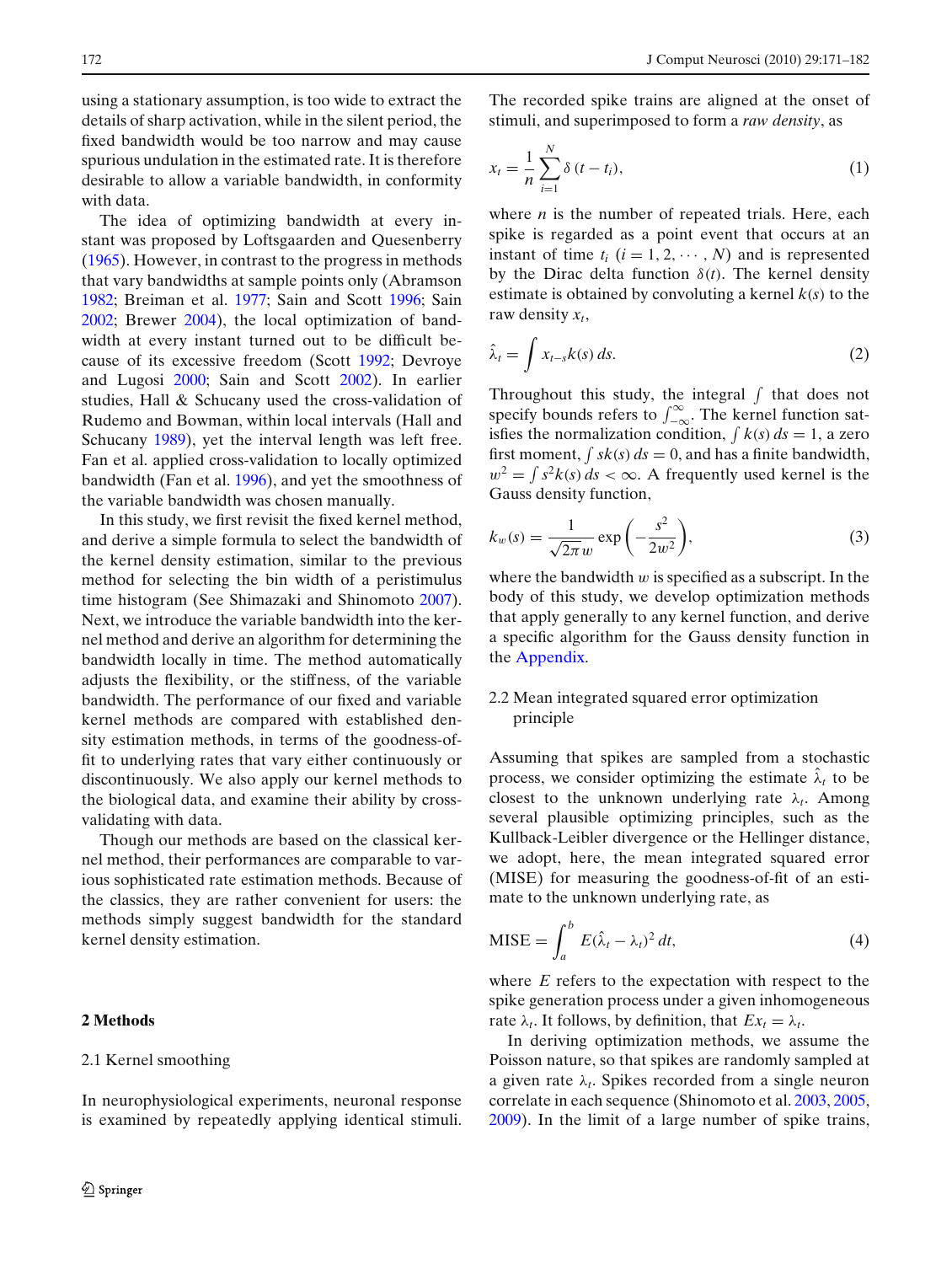<span id="page-2-0"></span>Algorithm 1 A method for selecting a fixed kernel bandwidth

- Superimpose  $n$  spike sequences. Obtain a series  $\mathbf{i}$ of spike times  $\{t_i\}_{i=1}^N$ , where N is the total number of spikes.
- ii Compute the cost function for the bandwidth  $w$ of the kernel function  $k_w(t)$ :

$$
C_n(w) = \frac{1}{n^2} \sum_{i,j} \psi_w(t_i, t_j) - \frac{2}{n^2} \sum_{i \neq j} k_w(t_i - t_j),
$$

where  $\psi_w(t_i, t_j) = \int_a^b k_w (t - t_i) k_w (t - t_j) dt$ . Here  $[a, b]$  is an interval of interest.

iii Find  $w^*$  that minimizes  $C_n(w)$ .

† See the Appendix for a formula of the Gauss kernel function

however, mixed spikes are statistically independent and the superimposed sequence can be approximated as a single inhomogeneous Poisson point process (Co[x](#page-10-0) [1962;](#page-10-0) Snyde[r](#page-11-0) [1975;](#page-11-0) Daley and Vere-Jone[s](#page-10-0) [1988;](#page-10-0) Kass et al[.](#page-10-0) [2005](#page-10-0)).

### 2.3 Selection of the fixed bandwidth

Given a kernel function such as Eq.  $(3)$ , the density function Eq. [\(2\)](#page-1-0) is uniquely determined for a raw density Eq. [\(1\)](#page-1-0) of spikes obtained from an experiment. A bandwidth  $w$  of the kernel may alter the density estimate, and it can accordingly affect the goodness-offit of the density function  $\hat{\lambda}_t$  to the unknown underlying rate  $\lambda_t$ . In this subsection, we consider applying a kernel of a fixed bandwidth  $w$ , and develop a method for selecting  $w$  that minimizes the MISE, Eq.  $(4)$ .

The integrand of the MISE is decomposed into three parts:  $E \hat{\lambda}_t^2 - 2\lambda_t E \hat{\lambda}_t + \lambda_t^2$ . Since the last component does not depend on the choice of a kernel, we subtract it from the MISE, then define a cost function as a function of the bandwidth  $w$ :

$$
C_n(w) = \text{MISE} - \int_a^b \lambda_t^2 dt
$$
  
= 
$$
\int_a^b E \hat{\lambda}_t^2 dt - 2 \int_a^b \lambda_t E \hat{\lambda}_t dt.
$$
 (5)

Rudemo and Bowman suggested the leave-one-out cross-validation to estimate the second term of Eq. (5) (Rudem[o](#page-10-0) [1982;](#page-10-0) Bowma[n](#page-10-0) [1984\)](#page-10-0). Here, we directly estimate the second term with the Poisson assumption (See also Shimazaki and Shinomot[o](#page-11-0) [2007](#page-11-0)).

By noting that  $\lambda_t = Ex_t$ , the integrand of the second term in Eq.  $(5)$  is given as

$$
Ex_t E\hat{\lambda}_t = E[x_t \hat{\lambda}_t] - E[(x_t - Ex_t)(\hat{\lambda}_t - E\hat{\lambda}_t)], \qquad (6)
$$

from a general decomposition of covariance of two random variables. Using Eq. [\(2\)](#page-1-0), the covariance (the second term of Eq.  $(6)$ ) is obtained as

$$
E[(x_t - Ex_t)(\hat{\lambda}_t - E\hat{\lambda}_t)]
$$
  
=  $\int k_w (t - s) E[(x_t - Ex_t)(x_s - Ex_s)] ds$   
=  $\int k_w (t - s) \left[ \delta (t - s) \frac{1}{n} Ex_s \right] ds$   
=  $\frac{1}{n} k_w (0) Ex_t.$  (7)

Here, to obtain the second equality, we used the assumption of the Poisson point process (independent spikes).

Using Eqs.  $(6)$  and  $(7)$ , Eq.  $(5)$  becomes

$$
C_n(w) = \int_a^b E \hat{\lambda}_t^2 dt
$$
  

$$
-2 \int_a^b \left\{ E[x_t \hat{\lambda}_t] - \frac{1}{n} k_w(0) E x_t \right\} dt.
$$
 (8)

Equation (8) is composed of observable variables only. Hence, from sample sequences, the cost function is estimated as

$$
\hat{C}_n(w) = \int_a^b \hat{\lambda}_t^2 dt - 2 \int_a^b \left\{ x_t \hat{\lambda}_t - \frac{1}{n} k_w(0) x_t \right\} dt. \tag{9}
$$

In terms of a kernel function, the cost function is written as

$$
\hat{C}_n (w) = \frac{1}{n^2} \sum_{i,j} \psi_w (t_i, t_j)
$$

$$
- \frac{2}{n^2} \left\{ \sum_{i,j} k_w (t_i - t_j) - k_w(0) N \right\}
$$

$$
= \frac{1}{n^2} \sum_{i,j} \psi_w (t_i, t_j) - \frac{2}{n^2} \sum_{i \neq j} k_w (t_i - t_j), \qquad (10)
$$

where

$$
\psi_w(t_i, t_j) = \int_a^b k_w(t - t_i) k_w(t - t_j) dt.
$$
\n(11)

The minimizer of the cost function, Eq.  $(10)$ , is an estimate of the optimal bandwidth, which is denoted by  $w^*$ . The method for selecting a fixed kernel bandwidth is summarized in Algorithm 1. A particular algorithm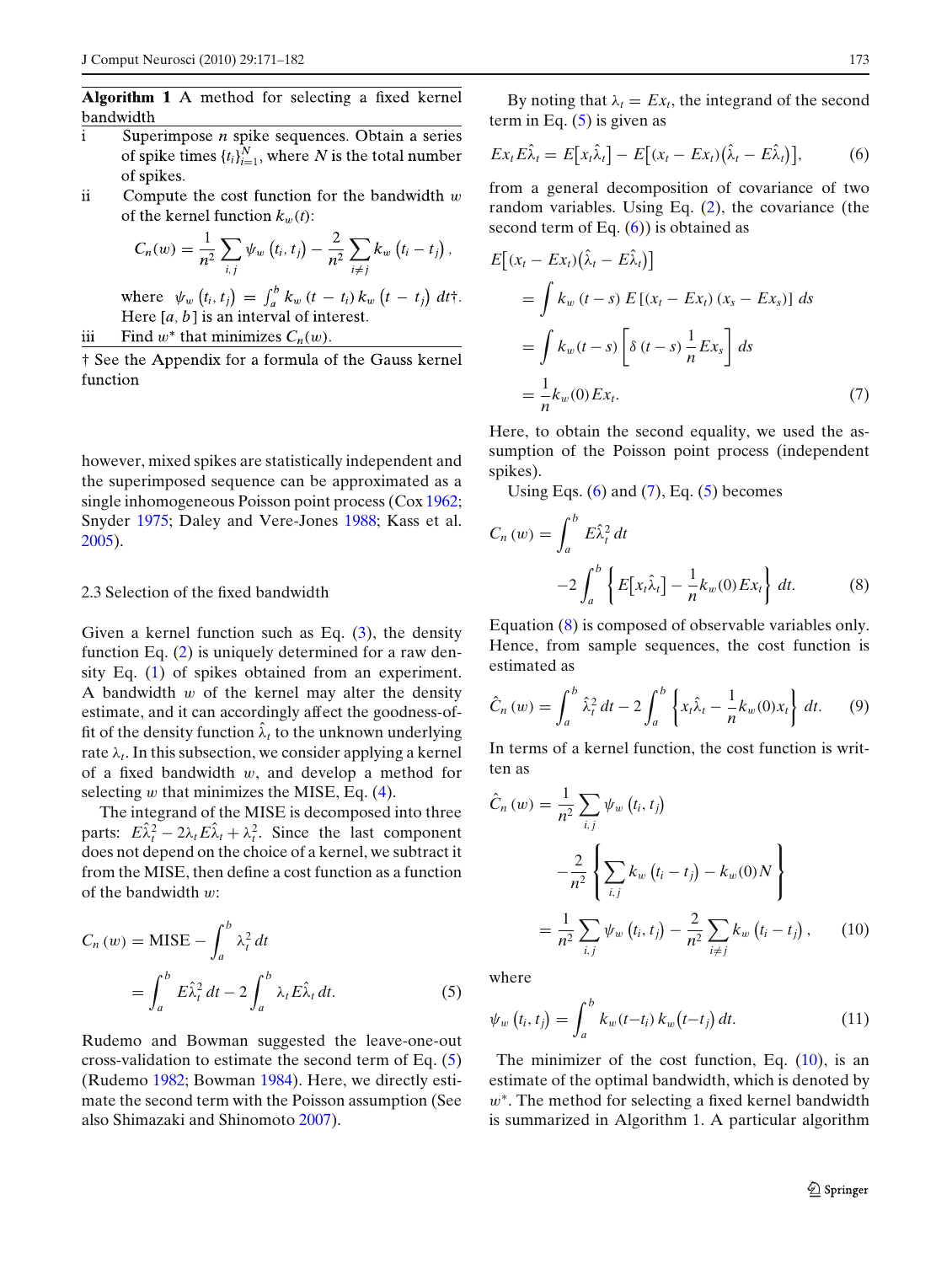<span id="page-3-0"></span>Algorithm 2 A method for selecting a variable kernel bandwidth

- Superimpose *n* spike sequences. Obtain a T series of spike times  $\{t_i\}_{i=1}^N$ , where N is the total number of spikes.
- $II i$ Compute the local cost function at time  $t$ :

$$
\hat{C}_n^t(w, W) = \frac{1}{n^2} \sum_{i,j} \psi_{w, W}^t(t_i, t_j)
$$

$$
-\frac{2}{n^2} \sum_{i \neq j} k_w (t_i - t_j) \rho_W^{t_i - t}
$$
where  $\psi_{w, W}^t(t_i, t_j) = \int k_w (u - t_i)$ 

 $\times k_w (u - t_i) \rho_W^{u - t} du$ ; Find  $w^*$  that minimizes  $\hat{C}_n^t(w, W)$  while changing  $w$ .

- Repeat i while changing  $W$ . ii. Find  $W^*$  that satisfies  $W = \gamma^{-1} w^*$ . Let  $W_t^{\gamma} =$  $W^*$  and  $\bar{w}_t^{\gamma} = \gamma W^*$ .
- Repeat i-ii while changing t to obtain  $W_t^{\gamma}$ iii and  $\bar{w}_t^{\gamma}$ .

Smooth the fixed bandwidth as

$$
w_t^{\gamma} = \int \rho_{W_s^{\gamma}}^{t-s} \bar{w}_s^{\gamma} ds / \int \rho_{W_s^{\gamma}}^{t-s} ds.
$$

 $III$ Compute the cost function for the variable bandwidth  $w_t^{\gamma}$ :

$$
\hat{C}_n(\gamma) = \int_a^b \hat{\lambda}_t^2 dt - \frac{2}{n^2} \sum_{i \neq j} k_{w_i^{\gamma}} (t_i - t_j).
$$
  
where  $\hat{\lambda}_t = \sum_i k_{w_i^{\gamma}} (t - t_i).$ 

IV Repeat II-III to find  $\gamma^*$  that minimizes  $\hat{C}_n(\gamma)$ . Apply II with  $\gamma^*$  to obtain the variable bandwidth  $w_t^{\gamma^*}$ .

† See the Appendix for a formula of the Gauss function

developed for the Gauss density function is given in the [Appendix.](#page-9-0)

# 2.4 Selection of the variable bandwidth

The method described in Section [2.3](#page-2-0) aims to select a single bandwidth that optimizes the goodness-of-fit of the rate estimate for an entire observation interval [a, b]. For a non-stationary case, in which the degree of rate fluctuation greatly varies in time, the rate estimation may be improved by using a kernel function whose bandwidth is adaptively selected in conformity

with data. The spike rate estimated with the variable bandwidth  $w_t$  is given by

$$
\hat{\lambda}_t = \int x_{t-s} k_{w_t}(s) \ ds. \tag{12}
$$

Here we select the variable bandwidth  $w_t$  as a fixed bandwidth optimized in a local interval. In this approach, the interval length for the local optimization regulates the shape of the function  $w_t$ , therefore, it subsequently determines the goodness-of-fit of the estimated rate to the underlying rate. We provide a method for obtaining the variable bandwidth  $w_t$  that minimizes the MISE by optimizing the local interval length.

To select an interval length for local optimization, we introduce the local MISE criterion at time *t* as

$$
localMISE = \int E \left(\hat{\lambda}_u - \lambda_u\right)^2 \rho_W^{u-t} du,
$$
\n(13)

where  $\hat{\lambda}_u = \int x_{u-s} k_w(s) ds$  is an estimated rate with a fixed bandwidth w. Here, a weight function  $\rho_W^{u-t}$  localizes the integration of the squared error in a characteristic interval *W* centered at time *t*. An example of the weight function is once again the Gauss density function. See the [Appendix](#page-9-0) for the specific algorithm for the Gauss weight function. As in Eq.  $(5)$ , we introduce the local cost function at time *t* by subtracting the term irrelevant for the choice of  $w$  as

$$
C_n^t(w, W) = localMISE - \int \lambda_u^2 \rho_W^{u-t} du.
$$
 (14)

The optimal fixed bandwidth  $w^*$  is obtained as a minimizer of the estimated cost function:

$$
\hat{C}_{n}^{t}(w, W) = \frac{1}{n^{2}} \sum_{i,j} \psi_{w, W}^{t}(t_{i}, t_{j}) -\frac{2}{n^{2}} \sum_{i \neq j} k_{w} (t_{i} - t_{j}) \rho_{W}^{t_{i} - t},
$$
\n(15)

where

$$
\psi_{w,W}^t(t_i,t_j) = \int k_w (u-t_i) k_w (u-t_j) \rho_W^{u-t} du. \qquad (16)
$$

The derivation follows the same steps as in the previous section. Depending on the interval length *W*, the optimal bandwidth  $w^*$  varies. We suggest selecting an interval length that scales with the optimal bandwidth as  $\gamma^{-1}w^*$ . The parameter  $\gamma$  regulates the interval length for local optimization: With small  $\gamma \ll 1$ , the fixed bandwidth is optimized within a long interval; With large  $\gamma$  ( $\sim$  1), the fixed bandwidth is optimized within a short interval. The interval length and fixed bandwidth, selected at time *t*, are denoted as  $W_t^{\gamma}$  and  $\bar{w}_t^{\gamma}$ .

The locally optimized bandwidth  $\bar{w}_t^{\gamma}$  is repeatedly obtained for different  $t \in [a, b]$ ). Because the intervals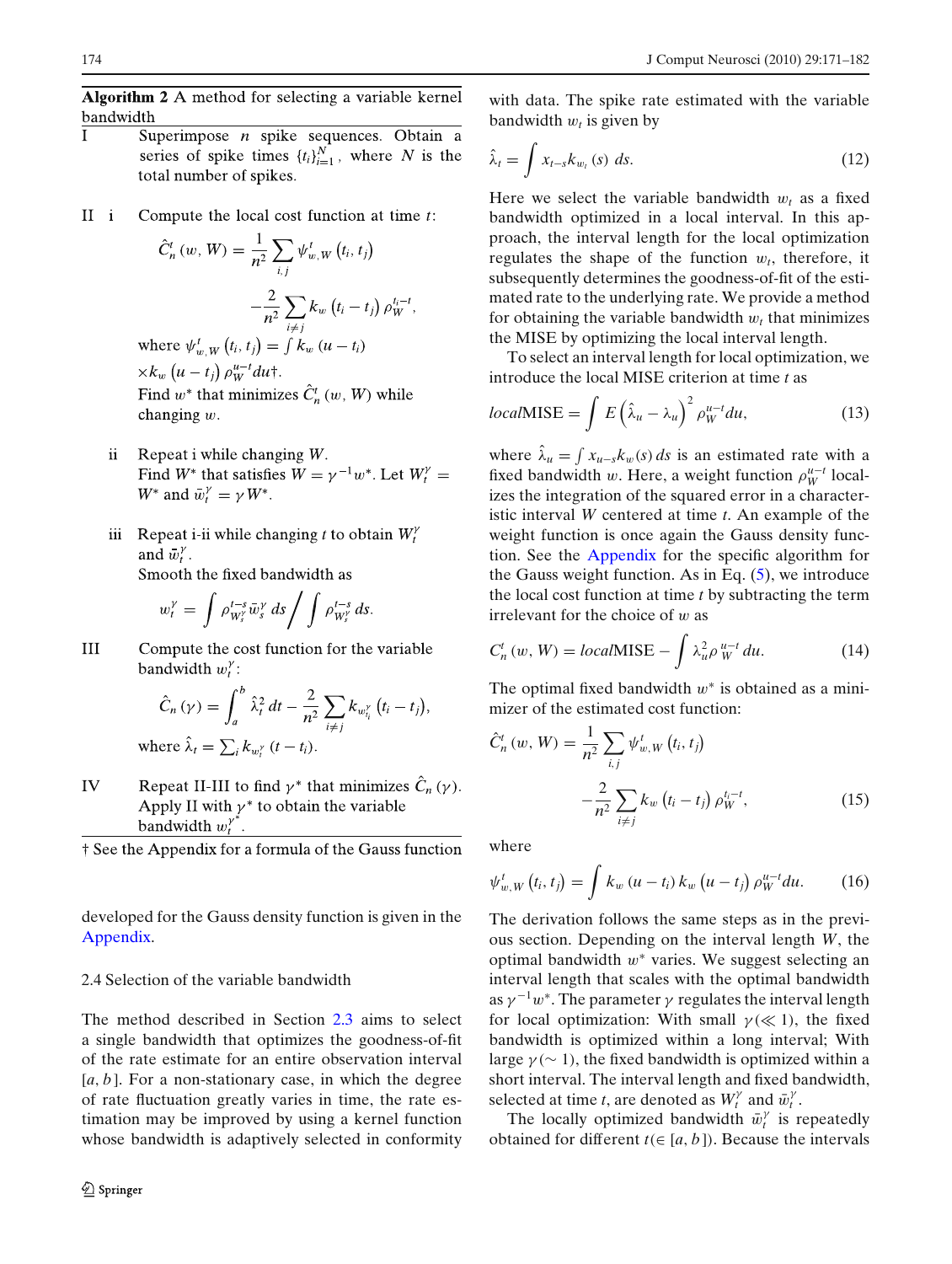<span id="page-4-0"></span>overlap, we adopt the Nadaraya-Watson kernel regression (N[a](#page-10-0)daraya [1964](#page-10-0); Watso[n](#page-11-0) [1964\)](#page-11-0) of  $\bar{w}_t^{\gamma}$  as a local bandwidth at time *t*:

$$
w_t^{\gamma} = \int \rho_{W_s^{\gamma}}^{t-s} \bar{w}_s^{\gamma} ds / \int \rho_{W_s^{\gamma}}^{t-s} ds. \tag{17}
$$

The variable bandwidth  $w_t^{\gamma}$  obtained from the same data, but with different  $\gamma$ , exhibits different degrees of smoothness: With small  $\gamma \ll 1$ ), the variable bandwidth fluctuates slightly; With large  $\gamma$  ( $\sim$  1), the variable bandwidth fluctuates significantly. The parameter  $\gamma$  is thus a smoothing parameter for the variable bandwidth. Similar to the fixed bandwidth, the goodness-of-fit of the variable bandwidth can be estimated from the data. The cost function for the variable bandwidth selected with  $\gamma$  is obtained as

$$
\hat{C}_n(\gamma) = \int_a^b \hat{\lambda}_t^2 dt - \frac{2}{n^2} \sum_{i \neq j} k_{w_{t_i}^{\gamma}} (t_i - t_j), \qquad (18)
$$

where  $\hat{\lambda}_t = \int x_{t-s} k_{w_t^{\gamma}}(s) ds$  is an estimated rate, with the variable bandwidth  $w_t^{\gamma}$ . The integral is calculated numerically. With the stiffness constant  $\gamma^*$  that minimizes Eq. (18), local optimization is performed in an ideal interval length. The method for optimizing the variable kernel bandwidth is summarized in Algorithm 2.

# **3 Results**

# 3.1 Comparison of the fixed and variable kernel methods

By using spikes sampled from an inhomogeneous Poisson point process, we examined the efficiency of the kernel methods in estimating the underlying rate. We also used a sequence obtained by superimposing ten non-Poissonian (gamma) sequences (Shimokawa and Shinomot[o](#page-11-0) [2009](#page-11-0)), but there was practically no significant difference in the rate estimation from the Poissonian sequence.

Figure 1 displays the result of the fixed kernel method based on the Gauss density function. The kernel bandwidth selected by Algorithm 1 applies a reasonable filtering to the set of spike sequences. Figure  $1(d)$ shows that a cost function, Eq. [\(10\)](#page-2-0), estimated from the spike data is similar to the original MISE, Eq. [\(4\)](#page-1-0), which was computed using the knowledge of the underlying

**Fig. 1** Fixed kernel density estimation. (**a**) The underlying spike rate  $\lambda_t$  of the Poisson point process. (**b**) 20 spike sequences sampled from the underlying rate, and (**c**) Kernel rate estimates made with three types of bandwidth: too small, optimal, and too large. The *gray area* indicates the underlying spike rate. (**d**) The cost function for bandwidth w. *Solid line* is the estimated cost function, Eq. [\(10\)](#page-2-0), computed from the spike data; The *dashed line* is the exact cost function, Eq.  $(5)$ , directly computed by using the known underlying rate

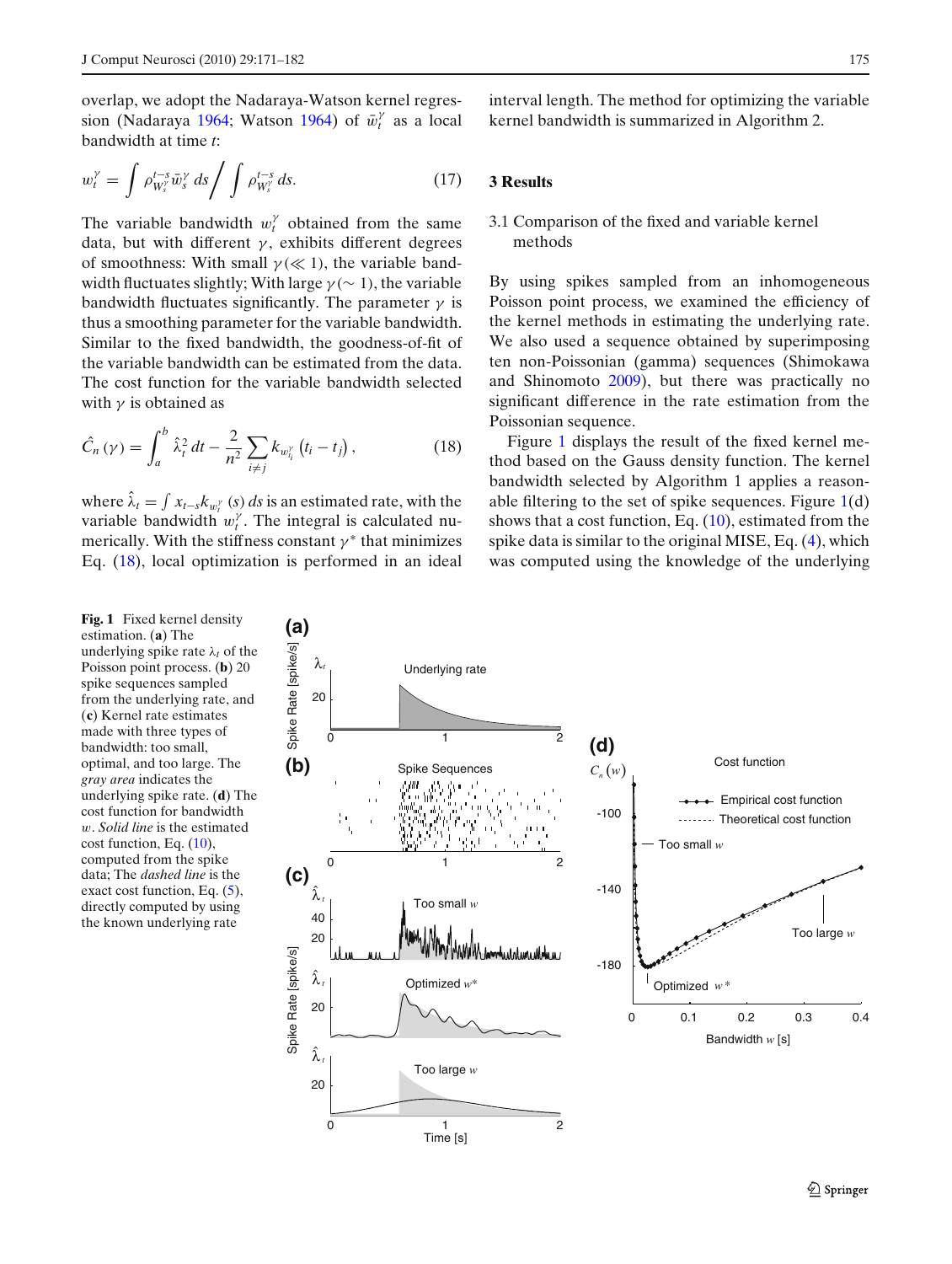<span id="page-5-0"></span>rate. This demonstrates that MISE optimization can, in practice, be carried out by our method, even without knowing the underlying rate.

Figure 2(a) demonstrates how the rate estimation is altered by replacing the fixed kernel method with the variable kernel method (Algorithm 2), for identical spike data (Fig.  $1(b)$  $1(b)$ ). The Gauss weight function is used to obtain a smooth variable bandwidth. The manner in which the optimized bandwidth varies in the time axis is shown in Fig.  $2(b)$ : the bandwidth is short in a moment of sharp activation, and is long in the period of smooth rate modulation. Eventually, the sharp activation is grasped minutely and slow modulation is expressed without spurious fluctuations. The stiffness constant  $\gamma$  for the bandwidth variation is selected by minimizing the cost function, as shown in Fig.  $2(c)$ .

# 3.2 Comparison with established density estimation methods

We wish to examine the fitting performance of the fixed and variable kernel methods in comparison with established density estimation methods, by paying attention to their aptitudes for either continuous or discontinuous rate processes. Figure  $3(a)$  $3(a)$  shows the results for sinusoidal and sawtooth rate processes, as samples of continuous and discontinuous processes, respectively. We also examined triangular and rectangular rate processes as different samples of continuous and discontinuous processes, but the results were similar. The goodness-of-fit of the density estimate to the underlying rate is evaluated in terms of integrated squared error (ISE) between them.

The established density estimation methods examined for comparison are the histogram (Shimazaki and Shinomoto [2007](#page-11-0)), Abramson's adaptive kernel (Abramso[n](#page-10-0) [1982](#page-10-0)), Locfit (Loade[r](#page-10-0) [1999b\)](#page-10-0), and Bayesian adaptive regression splines (BARS) (DiMatteo et al[.](#page-10-0) [2001](#page-10-0); Kass et al[.](#page-10-0) [2003\)](#page-10-0) methods, whose details are summarized below.

A histogram method, which is often called a peristimulus time histogram (PSTH) in neurophysiological literature, is the most basic method for estimating the spike rate. To optimize the histogram, we used a method proposed for selecting the bin width based on the MISE principle (Shimazaki and Shinomot[o](#page-11-0) [2007](#page-11-0)).

Abramson's adaptive kernel method (Abramso[n](#page-10-0) [1982](#page-10-0)) uses the sample point kernel estimate  $\lambda_t =$ 1982) uses the sample point kernel estimate  $\lambda_t = \sum_i k_{w_{t_i}}(t - t_i)$ , in which the bandwidths are adapted

Time [s] **Fig. 2** Variable kernel density estimation. (**a**) Kernel rate estimates. The *solid* and *dashed lines* are rate estimates made by the variable and fixed kernel methods for the spike data of Fig. [1\(](#page-4-0)b). The *gray area* is the underlying rate. (**b**) Optimized bandwidths. The *solid line* is the variable bandwidth determined with the optimized stiffness constant  $\gamma^* = 0.8$ , selected by Algorithm 2;

the *dashed line* is the fixed bandwidth selected by Algorithm 1. (**b**) The cost function for bandwidth stiffness constant. The *solid line* is the cost function for the bandwidth stiffness constant  $\gamma$ , Eq. [\(18\)](#page-4-0), estimated from the spike data; the *dashed line* is the cost function computed from the known underlying rate

Optimized γ∗

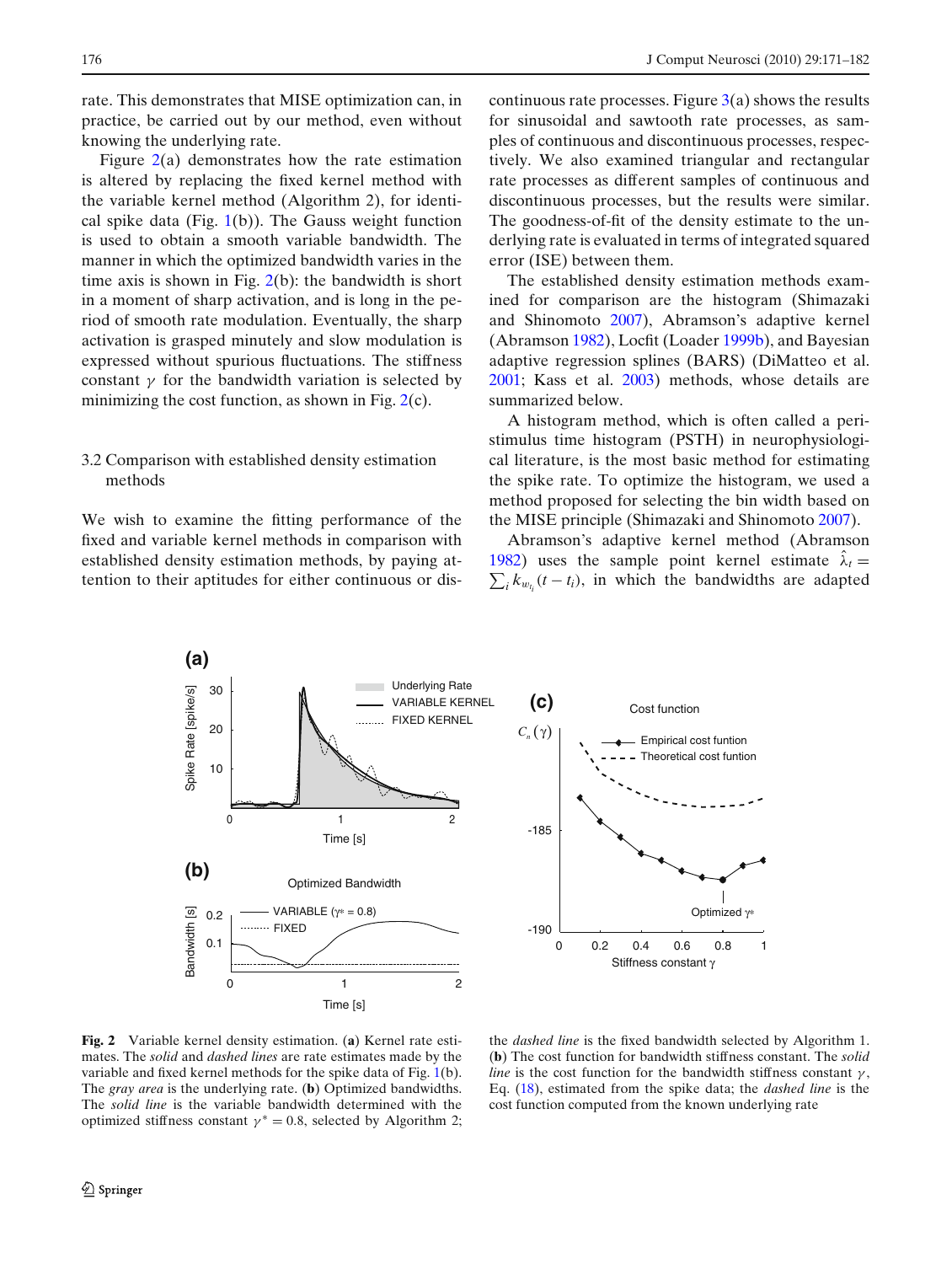<span id="page-6-0"></span>



**Fig. 3** Fitting performances of the six rate estimation methods, histogram, fixed kernel, variable kernel, Abramson's adaptive kernel, Locfit, and Bayesian adaptive regression splines (BARS). (**a**) Two rate profiles (2 [s]) used in generating spikes (*gray area*), and the estimated rates using six different methods. The raster plot in each panel is sample spike data  $(n = 10)$ , superimposed). (**b**) Comparison of the six rate estimation methods in

their goodness-of-fit, based on the integrated squared error (ISE) between the underlying and estimated rate. The abscissa and the ordinate are the ISEs of each method applied to sinusoidal and sawtooth underlying rates (10 [s]). The mean and standard deviation of performance evaluated using 20 data sets are plotted for each method

at the sample points. Scaling the bandwidths as  $w_t =$  $w (g/\hat{\lambda}_{t_i})^{1/2}$  was suggested, where w is a pilot bandwidth,  $g = (\prod_i \hat{\lambda}_{t_i})^{1/N}$ , and  $\hat{\lambda}_t$  is a fixed kernel estimate with w. Abramson's method is a two-stage method, in which the pilot bandwidth needs to be selected beforehand. Here, the pilot bandwidth is selected using the fixed kernel optimization method developed in this study.

The Locfit algorithm developed by Loade[r](#page-10-0) [\(1999b](#page-10-0)) fits a polynomial to a log-density function under the principle of maximizing a locally defined likelihood. We examined the automatic choice of the adaptive bandwidth of the local likelihood, and found that the default fixed method yielded a significantly better fit. We used a nearest neighbor based bandwidth method, with a parameter covering 20% of the data.

The BARS (DiMatteo et al[.](#page-10-0) [2001](#page-10-0); Kass et al[.](#page-10-0) [2003](#page-10-0)) is a spline-based adaptive regression method on an exponential family response model, including a Poisson count distribution. The rate estimated with the BARS is the expected splines computed from the posterior distribution on the knot number and locations with a Markov chain Monte Carlo method. The BARS is, thus, capable of smoothing a noisy histogram without missing abrupt changes. To create an initial histogram, we used 4 [ms] bin width, which is small enough to examine rapid changes in the firing rate.

Figure  $3(a)$  displays the density profiles of the six different methods estimated from an identical set of spike trains  $(n = 10)$  that are numerically sampled from a sinusoidal or sawtooth underlying rate  $(2 \text{ [s]})$ . Figure  $3(b)$ summarizes the goodness-of-fit of the six methods to the sinusoidal and sawtooth rates (10 [s]) by averaging over 20 realizations of samples.

For the sinusoidal rate function, representing continuously varying rate processes, the BARS is most efficient in terms of ISE performance. For the sawtooth rate function, representing discontinuous nonstationary rate processes, the variable kernel estimation developed here is the most efficient in grasping abrupt rate changes. The histogram method is always inferior to the other five methods in terms of ISE performance, due to the jagged nature of the piecewise constant function.

#### 3.3 Application to experimental data

We examine, here, the fixed and variable kernel methods in their applicability to real biological data. In particular, the kernel methods are applied to the spike data of an MT neuron responding to a random dot stimulus (Britten et al[.](#page-10-0) [2004](#page-10-0)). The rates estimated from  $n = 1$ , 10, and 30 experimental trials are shown in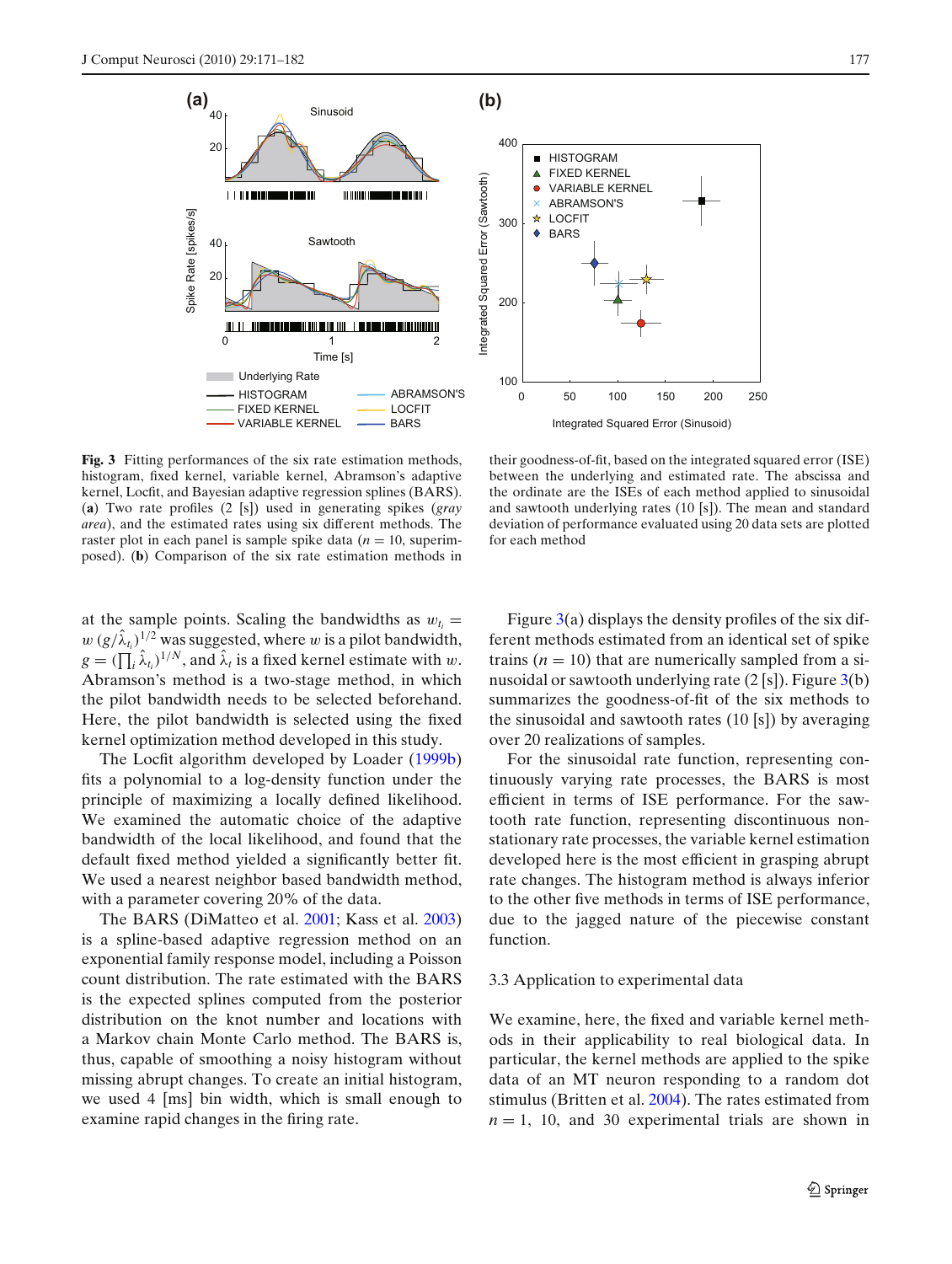$\left(t'_{i}-t'_{j}\right)$ 

 $(19)$ 

both fixed and variable, is obtained with a training data set of *n* trials. The error is evaluated by computing the cost function, Eq.  $(18)$ , in a cross-validatory

 $\sum_{i \neq j} k_{w_{t_i}}$ 

<span id="page-7-0"></span>Fig. 4. Fine details of rate modulation are revealed as we increase the sample size (Bair and Koc[h](#page-10-0) [1996\)](#page-10-0). The fixed kernel method tends to choose narrower bandwidths, while the variable kernel method tends to choose wider bandwidths in the periods in which spikes are not abundant.

The performance of the rate estimation methods is cross-validated. The bandwidth, denoted as  $w_t$  for



manner:

 $\hat{C}_n(w_t) = \int_0^b$ 

*a*

 $\hat{\lambda}_t^2 dt - \frac{2}{n^2} \sum_{i \neq i}$ 

**Fig. 4** Application of the fixed and variable kernel methods to spike data of an MT neuron (j024 with coherence 51.2% in nsa2004.1 (Britten et al[.](#page-10-0) [2004](#page-10-0))). (**a**–**c**): Analyses of *n* = 1, 10, and 30 spike trains; (*top*) Spike rates [spikes/s] estimated with the fixed and variable kernel methods are represented by the *gray area* and *solid line*, respectively; (*middle*) optimized fixed and variable bandwidths [s] are represented by *dashed* and *solid lines*, respectively; (*bottom*) A raster plot of the spike data used in the estimation. (**d**) Comparison of the two kernel methods. *Bars* represent the difference between the cross-validated cost functions, Eq. (19), of the fixed and variable kernel methods (fix

less variable). The positive difference indicates superior fitting performance of the variable kernel method. The cross-validated cost function is obtained as follows. Whole spike sequences  $(n_{\text{total}} = 60)$  are divided into  $n_{\text{total}}/n$  blocks, each composed of  $n (= 1, 5, 20, 30)$  spike sequences. A bandwidth was selected using spike data of a training block. The cross-validated cost functions, Eq. (19), for the selected bandwidth are computed using the  $n_{\text{total}}/n - 1$  leftover test blocks, and their average is computed. The cost function is repeatedly obtained  $n_{\text{total}}/n$ -times by changing the training block. The mean and standard deviation, computed from *n*total/*n* samples, are displayed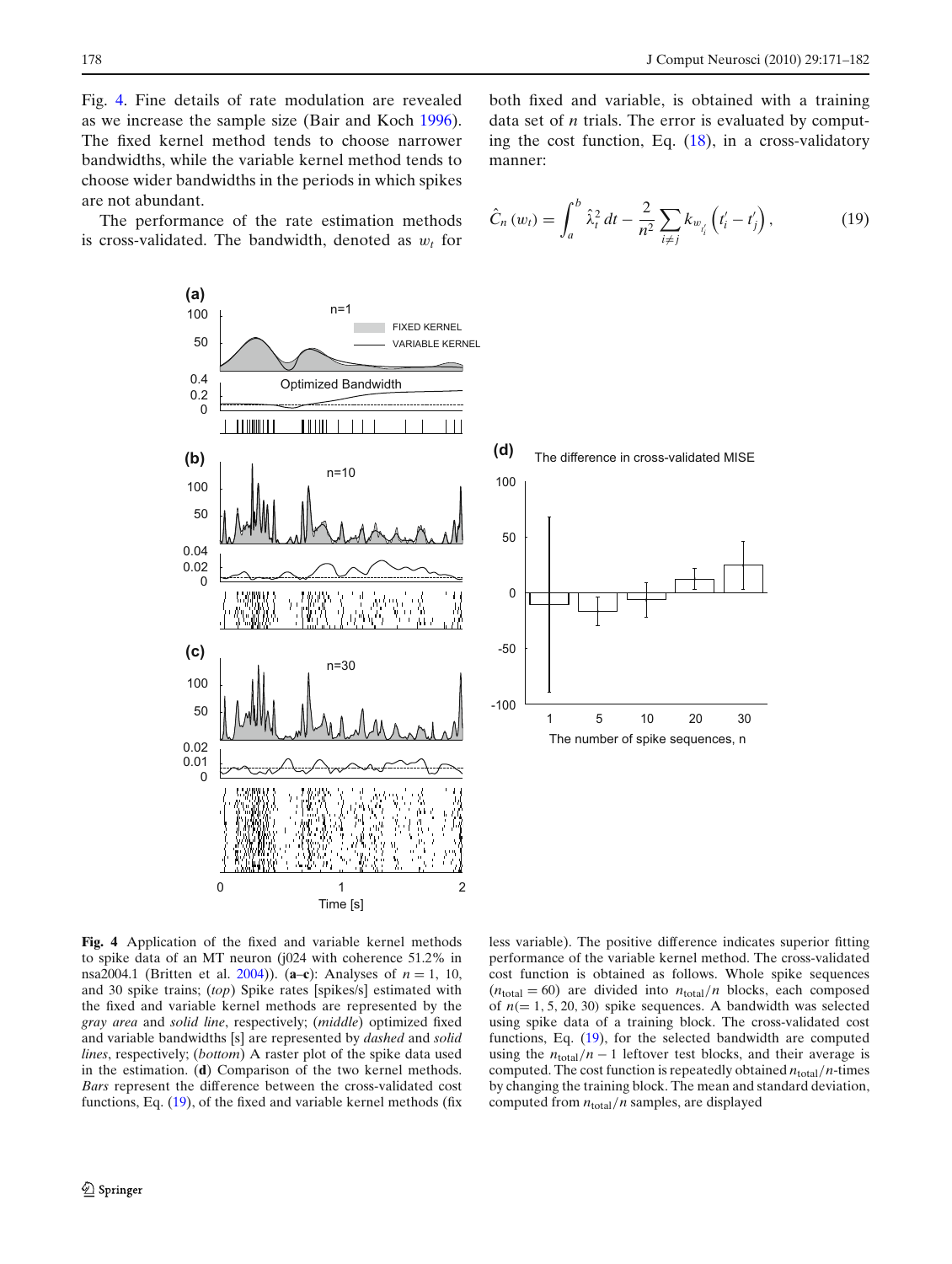where the test spike times  $\{t_i\}$  are obtained from *n* spike sequences in the leftovers, and  $\hat{\lambda}_t = \frac{1}{n} \sum_i k_{w_t} (t - t'_i)$ . Figure [4\(](#page-7-0)d) shows the performance improvements by the variable bandwidth over the fixed bandwidth, as evaluated by Eq. [\(19\)](#page-7-0). The fixed and variable kernel methods perform better for smaller and larger sizes of data, respectively. In addition, we compared the fixed kernel method and the BARS by cross-validating the log-likelihood of a Poisson process with the rate estimated using the two methods. The difference in the log-likelihoods was not statistically significant for small samples  $(n = 1, 5 \text{ and } 10)$ , while the fixed kernel method fitted better to the spike data with larger samples ( $n = 20$  and 30).

# **4 Discussion**

In this study, we developed methods for selecting the kernel bandwidth in the spike rate estimation based on the MISE minimization principle. In addition to the principle of optimizing a fixed bandwidth, we further considered selecting the bandwidth locally in time, assuming a non-stationary rate modulation.

We tested the efficiency of our methods using spike sequences numerically sampled from a given rate (Figs. [1](#page-4-0) and [2\)](#page-5-0). Various density estimators constructed on different optimization principles were compared in their goodness-of-fit to the underlying rate (Fig. [3\)](#page-6-0). There is in fact no oracle that selects one among various optimization principles, such as MISE minimization or likelihood maximization. Practically, reasonable principles render similar detectability for rate modulation; the kernel methods based on MISE were roughly comparable to the Locfit based on likelihood maximization in their performances. The difference of the performances is not due to the choice of principles, but rather due to techniques; kernel and histogram methods lead to completely different results under the same MISE minimization principle (Fig.  $3(b)$  $3(b)$ ). Among the smooth rate estimators, the BARS was good at representing continuously varying rate, while the variable kernel method was good at grasping abrupt changes in the rate process (Fig.  $3(b)$  $3(b)$ ).

We also examined the performance of our methods in application to neuronal spike sequences by crossvalidating with the data (Fig. [4\)](#page-7-0). The result demonstrated that the fixed kernel method performed well in small samples. We refer to Cunningham et al[.](#page-10-0) [\(2008](#page-10-0)) for a result on the superior fitting performance of a fixed kernel to small samples in comparison with the Locfit and BARS, as well as the Gaussian process smoother (Cunningham et al[.](#page-10-0) [2008](#page-10-0); Smith and Brow[n](#page-11-0) [2003](#page-11-0); Koyama and Shinomot[o](#page-10-0) [2005](#page-10-0)). The adaptive methods, however, have the potential to outperform the fixed method with larger samples derived from a non-stationary rate profile (See also Endres et al. [2008](#page-10-0) for comparisons of their adaptive histogram with the fixed histogram and kernel method). The result in Fig. [4](#page-7-0) confirmed the utility of our variable kernel method for larger samples of neuronal spikes.

We derived the optimization methods under the Poisson assumption, so that spikes are randomly drawn from a given rate. If one wishes to estimate spike rate of a single or a few sequences that contain strongly correlated spikes, it is desirable to utilize the information as to non-Poisson nature of a spike train (Cunningham et al[.](#page-10-0) [2008\)](#page-10-0). Note that a non-Poisson spike train may be dually interpreted, as being derived either irregularly from a constant rate, or regularly from a fluctuating rate (Koyama and Shinomot[o](#page-10-0) [2005;](#page-10-0) Shinomoto and Koyam[a](#page-11-0) [2007\)](#page-11-0). However, a sequence obtained by superimposing many spike trains is approximated as a Poisson process (Co[x](#page-10-0) [1962;](#page-10-0) Snyde[r](#page-11-0) [1975](#page-11-0); Daley and Vere-Jone[s](#page-10-0) [1988](#page-10-0); Kass et al[.](#page-10-0) [2005](#page-10-0)), for which dual interpretation does not occur. Thus the kernel methods developed in this paper are valid for the superimposed sequence, and serve as the peristimulus density estimator for spike trains aligned at the onset or offset of the stimulus.

Kernel smoother is a classical method for estimating the firing rate, as popular as the histogram method. We have shown in this paper that the classical kernel methods perform well in the goodness-of-fit to the underlying rate. They are not only superior to the histogram method, but also comparable to modern sophisticated methods, such as the Locfit and BARS. In particular, the variable kernel method outperformed competing methods in representing abrupt changes in the spike rate, which we often encounter in neuroscience. Given simplicity and familiarity, the kernel smoother can still be the most useful in analyzing the spike data, provided that the bandwidth is chosen appropriately as instructed in this paper.

**Acknowledgements** We thank M. Nawrot, S. Koyama, D. Endres for valuable discussions, and the Diesmann Unit for providing the computing environment. We also acknowledge K. H. Britten, M. N. Shadlen, W. T. Newsome, and J. A. Movshon, who made their data available to the public, and W. Bair for hosting the Neural Signal Archive. This study is supported in part by a Research Fellowship of the Japan Society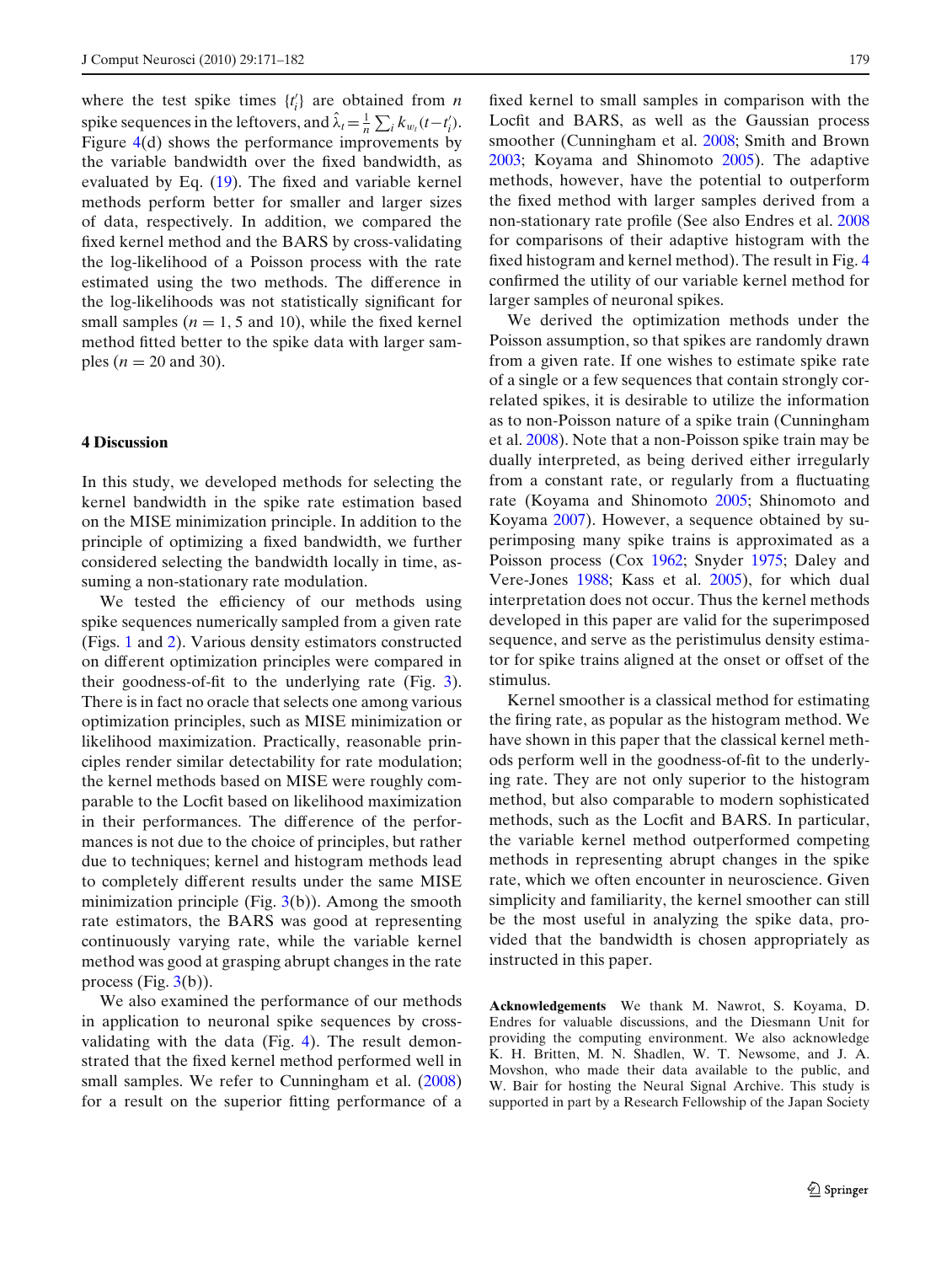<span id="page-9-0"></span>for the Promotion of Science for Young Scientists to HS and Grants-in-Aid for Scientific Research to SS from the MEXT Japan (20300083, 20020012).

**Open Access** This article is distributed under the terms of the Creative Commons Attribution Noncommercial License which permits any noncommercial use, distribution, and reproduction in any medium, provided the original author(s) and source are credited.

#### **Appendix: Cost functions of the Gauss kernel function**

In this appendix, we derive definite MISE optimization algorithms we developed in the body of the paper with the particular Gauss density function, Eq. [\(3\)](#page-1-0).

#### A.1 A cost function for a fixed bandwidth

The estimated cost function is obtained, as in Eq. [\(10\)](#page-2-0):

$$
n^{2}\hat{C}_{n}(w) = \sum_{i,j} \psi_{w}(t_{i}, t_{j}) - 2 \sum_{i \neq j} k_{w}(t_{i} - t_{j}),
$$

where, from Eq.  $(11)$ ,

$$
\psi_w(t_i, t_j) = \int_a^b k_w(t - t_i) k_w(t - t_j) dt.
$$

A symmetric kernel function, including the Gauss function, is invariant to exchange of  $t_i$  and  $t_j$  when computing  $k_w(t_i - t_j)$ . In addition, the correlation of the kernel function, Eq.  $(11)$ , is symmetric with respect to  $t_i$  and  $t_j$ . Hence, we obtain the following relationships

$$
\sum_{i \neq j} k_w (t_i - t_j) = 2 \sum_{i < j} k_w (t_i - t_j), \tag{20}
$$

$$
\sum_{i,j} \psi_w(t_i, t_j) = \sum_i \psi_w(t_i, t_i) + 2 \sum_{i < j} \psi_w(t_i, t_j). \tag{21}
$$

By plugging Eqs.  $(20)$  and  $(21)$  into Eq.  $(10)$ , the cost function is simplified as .

$$
n^{2}\hat{C}_{n}(w) = \sum_{i} \psi_{w}(t_{i}, t_{i}) +2 \sum_{i < j} {\psi_{w}(t_{i}, t_{j}) - 2k_{w}(t_{i} - t_{j})}.
$$
 (22)

For the Gauss kernel function, Eq. [\(3\)](#page-1-0), with bandwidth  $w$ , Eq.  $(11)$  becomes

$$
\psi_w(t_i, t_j) = \frac{1}{\sqrt{\pi}4w} e^{-\frac{(t_i - t_j)^2}{4w^2}} \times \left\{ erf\left(\frac{2b - t_i - t_j}{2w}\right) - erf\left(\frac{2a - t_i - t_j}{2w}\right) \right\},\tag{23}
$$

where erf(*z*) =  $\frac{2}{\sqrt{\pi}} \int_0^z e^{-t^2} dt$ . A simplified equation is obtained by evaluating the MISE in an unbounded domain:  $a \to -\infty$  and  $b \to +\infty$ . Using erf ( $\pm \infty$ ) =  $\pm 1$ . we obtain

$$
\psi_w\left(t_i,t_j\right) \approx \frac{1}{\sqrt{\pi} 2w} e^{-\frac{\left(t_i-t_j\right)^2}{4w^2}}.
$$
\n(24)

Using Eq.  $(24)$  in Eq.  $(22)$ , we obtain a formula for selecting the bandwidth of the Gauss kernel function,  $2\sqrt{\pi}n^2\hat{C}_n(w)$ :

$$
\frac{N}{w} + \frac{2}{w} \sum_{i < j} \left\{ e^{-\frac{\left(t_i - t_j\right)^2}{4w^2}} - 2\sqrt{2} e^{-\frac{\left(t_i - t_j\right)^2}{2w^2}} \right\} . \tag{25}
$$

A.2 A local cost function for a variable bandwidth

The local cost function is obtained, as in Eq.  $(15)$ :

$$
n^{2}\hat{C}_{n}^{t}(w, W) = \sum_{i,j} \psi_{w, W}^{t}(t_{i}, t_{j}) - 2\sum_{i \neq j} k_{w}(t_{i} - t_{j}) \rho_{W}^{t_{i} - t},
$$

where, from Eq.  $(16)$ ,

$$
\psi_{w,W}^t(t_i,t_j)=\int k_w(u-t_i)k_w(u-t_j)\,\rho_W^{u-t}\,du.
$$

For the summations in the local cost function, Eq. [\(15\)](#page-3-0), we have equalities:

$$
\sum_{i \neq j} k_w (t_i - t_j) \rho_W^{t_i - t} = \sum_{i < j} k_w (t_i - t_j) \left\{ \rho_W^{t_i - t} + \rho_W^{t_j - t} \right\},\tag{26}
$$

$$
\sum_{i,j} \psi_{w,W}^{t} (t_i, t_j) = \sum_{i} \psi_{w,W}^{t} (t_i, t_i) + 2 \sum_{i < j} \psi_{w,W}^{t} (t_i, t_j).
$$
\n(27)

The first equation holds for a symmetric kernel. The second equation is derived because Eq.  $(16)$  is invariant to an exchange of  $t_i$  and  $t_j$ . Using Eqs. (26) and (27), Eq. [\(15\)](#page-3-0) can be computed as

$$
n^{2}\hat{C}_{n}^{t}(w, W) = \sum_{i} \psi_{w, W}^{t}(t_{i}, t_{j})
$$
  
+2
$$
\sum_{i < j} \left[ \psi_{w, W}^{t}(t_{i}, t_{j}) - k_{w} (t_{i} - t_{j}) \left\{ \rho_{W}^{t-t} + \rho_{W}^{t_{j}-t} \right\} \right].
$$
\n(28)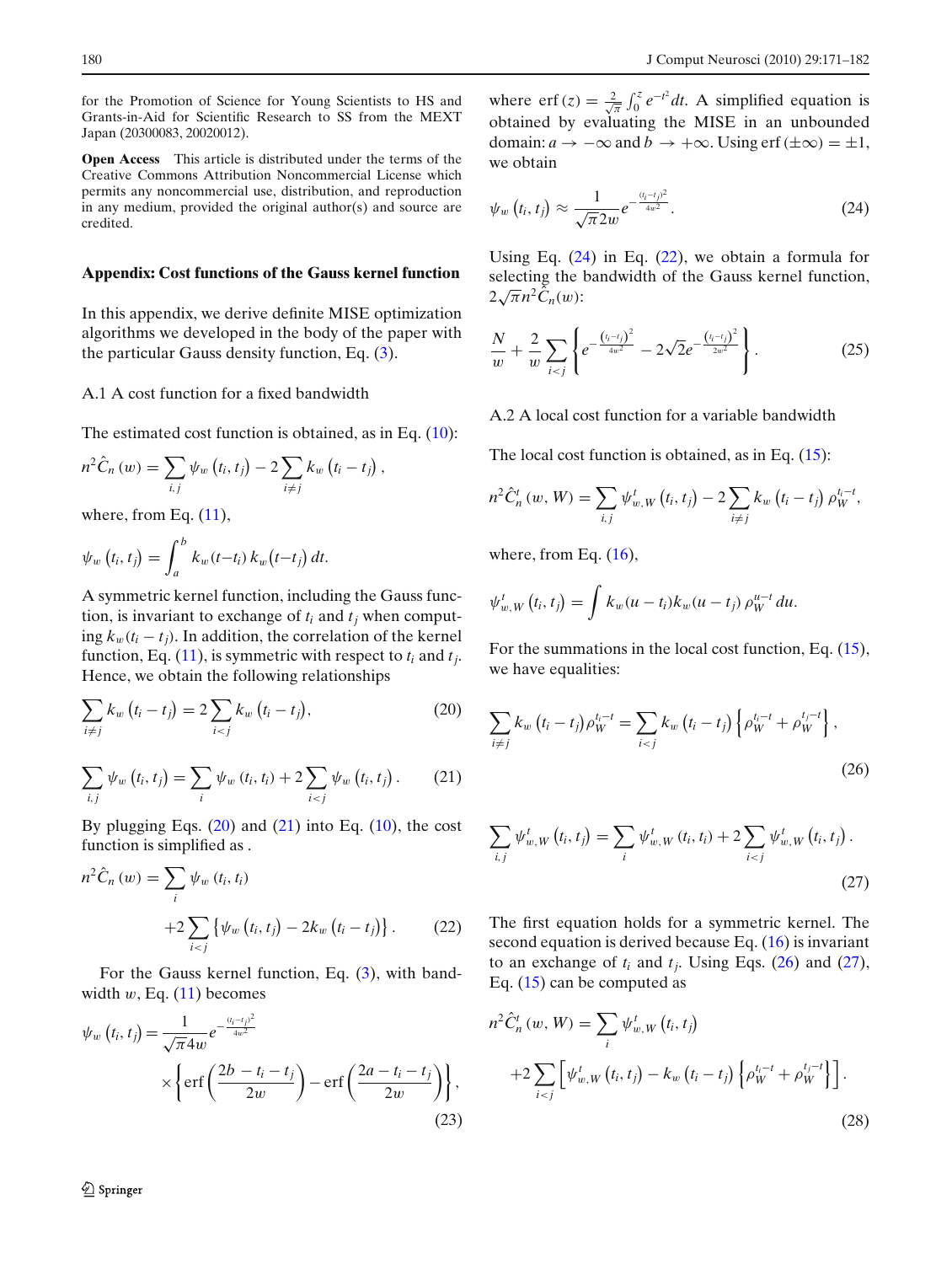<span id="page-10-0"></span>For the Gauss kernel function and the Gauss weight function with bandwidth w and *W* respectively, Eq.  $(16)$ is calculated as

$$
\psi_{w,W}^{t}(t_i, t_j) = \frac{1}{2\pi w^2} \frac{1}{\sqrt{2\pi W}}
$$

$$
\times \int \exp\left[-\frac{(u - t_i)^2 + (u - t_j)^2}{2w^2} - \frac{(u - t)^2}{2W^2}\right] du. (29)
$$

By completing the square with respect to *u*, the exponent in the above equation is written as

$$
\frac{w^2 + 2W^2}{2w^2W^2} \left\{ u + \frac{\tau W^2 + (t_i - t) w^2}{w^2 + 2W^2} \right\}^2 - \frac{\left[ (t - t_i)^2 + (t - t_j)^2 \right] w^2 + (t_i - t_j)^2 W^2}{2w^2 \left( w^2 + 2W^2 \right)}.
$$
(30)

Using the formula  $\int e^{-Au^2} du = \sqrt{\frac{\pi}{A}}$ , Eq. [\(16\)](#page-3-0) is obtained as

$$
\psi_{w,W}^t(t_i, t_j) = \frac{1}{2\pi w \sqrt{w^2 + 2W^2}}\n\times \exp\left[-\frac{\left[(t - t_i)^2 + (t - t_j)^2\right]w^2 + (t_i - t_j)^2W^2}{2w^2\left(w^2 + 2W^2\right)}\right].
$$
 (31)

#### **References**

- Abeles, M. (1982). Quantification, smoothing, and confidencelimits for single-units histograms. *Journal of Neuroscience Methods, 5*(4), 317–325.
- Abramson, I. (1982). On bandwidth variation in kernel estimatesa square root law. *The Annals of Statistics, 10*(4), 1217–1223.
- Adrian, E. (1928). *The basis of sensation: The action of the sense organs*. New York: W.W. Norton.
- Bair, W., & Koch, C. (1996). Temporal precision of spike trains in extrastriate cortex of the behaving macaque monkey. *Neural Computation, 8*(6), 1185–1202.
- Bowman, A. W. (1984). An alternative method of crossvalidation for the smoothing of density estimates. *Biometrika, 71*(2), 353.
- Breiman, L., Meisel, W., & Purcell, E. (1977). Variable kernel estimates of multivariate densities. *Technometrics, 19*, 135–144.
- Brewer, M. J. (2004). A Bayesian model for local smoothing in kernel density estimation. *Statistics and Computing, 10*, 299–309.
- Britten, K. H., Shadlen, M. N., Newsome, W. T., & Movshon, J. A. (2004). Responses of single neurons in macaque mt/v5 as a function of motion coherence in stochastic dot stimuli. The Neural Signal Archive. nsa2004.1. [http://](http://www.neuralsignal.org) [www.neuralsignal.org.](http://www.neuralsignal.org)

Cox, R. D. (1962). *Renewal theory*. London: Wiley.

- Cunningham, J., Yu, B., Shenoy, K., Sahani, M., Platt, J., Koller, D., et al. (2008). Inferring neural firing rates from spike trains using Gaussian processes. *Advances in Neural Information Processing Systems, 20,* 329–336.
- Daley, D., & Vere-Jones, D. (1988). *An introduction to the theory of point processes*. New York: Springer.
- Devroye, L., & Lugosi, G. (2000). Variable kernel estimates: On the impossibility of tuning the parameters. In E. Giné, D. Mason, & J. A. Wellner (Eds.), *High dimensional probability II* (pp. 405–442). Boston: Birkhauser.
- DiMatteo, I., Genovese, C. R., & Kass, R. E. (2001). Bayesian curve-fitting with free-knot splines. *Biometrika, 88*(4), 1055–1071.
- Endres, D., Oram, M., Schindelin, J., & Foldiak, P. (2008). Bayesian binning beats approximate alternatives: Estimating peristimulus time histograms. *Advances in Neural Information Processing Systems, 20*, 393–400.
- Fan, J., Hall, P., Martin, M. A., & Patil, P. (1996). On local smoothing of nonparametric curve estimators. *Journal of the American Statistical Association, 91*, 258–266.
- Gerstein, G. L., & Kiang, N. Y. S. (1960). An approach to the quantitative analysis of electrophysiological data from single neurons. *Biophysical Journal, 1*(1), 15–28.
- Hall, P., & Schucany, W. R. (1989). A local cross-validation algorithm. *Statistics & Probability Letters, 8*(2), 109–117.
- Jones, M., Marron, J., & Sheather, S. (1996). A brief survey of bandwidth selection for density estimation. *Journal of the American Statistical Association, 91*(433), 401–407.
- Kass, R. E., Ventura, V., & Brown, E. N. (2005). Statistical issues in the analysis of neuronal data. *Journal of Neurophysiology, 94*(1), 8–25.
- Kass, R. E., Ventura, V., & Cai, C. (2003). Statistical smoothing of neuronal data. *Network-Computation in Neural Systems, 14*(1), 5–15.
- Koyama, S., & Shinomoto, S. (2005). Empirical Bayes interpretations of random point events. *Journal of Physics A-Mathematical and General, 38*, 531–537.
- Loader, C. (1999a). Bandwidth selection: Classical or plug-in? *The Annals of Statistics, 27*(2), 415–438.
- Loader, C. (1999b). *Local regression and likelihood*. New York: Springer.
- Loftsgaarden, D. O., & Quesenberry, C. P. (1965). A nonparametric estimate of a multivariate density function. *The Annals of Mathematical Statistics, 36*, 1049–1051.
- Nadaraya, E. A. (1964). On estimating regression. *Theory of Probability and its Applications, 9*(1), 141–142.
- Nawrot, M., Aertsen, A., & Rotter, S. (1999). Single-trial estimation of neuronal firing rates: From single-neuron spike trains to population activity. *Journal of Neuroscience Methods, 94*(1), 81–92.
- Parzen, E. (1962). Estimation of a probability density-function and mode. *The Annals of Mathematical Statistics, 33*(3), 1065.
- Richmond, B. J., Optican, L. M., & Spitzer, H. (1990). Temporal encoding of two-dimensional patterns by single units in primate primary visual cortex. i. stimulus-response relations. *Journal of Neurophysiology, 64*(2), 351–369.
- Rosenblatt, M. (1956). Remarks on some nonparametric estimates of a density-function. *The Annals of Mathematical Statistics, 27*(3), 832–837.
- Rudemo, M. (1982). Empirical choice of histograms and kernel density estimators. *Scandinavian Journal of Statistics, 9*(2), 65–78.